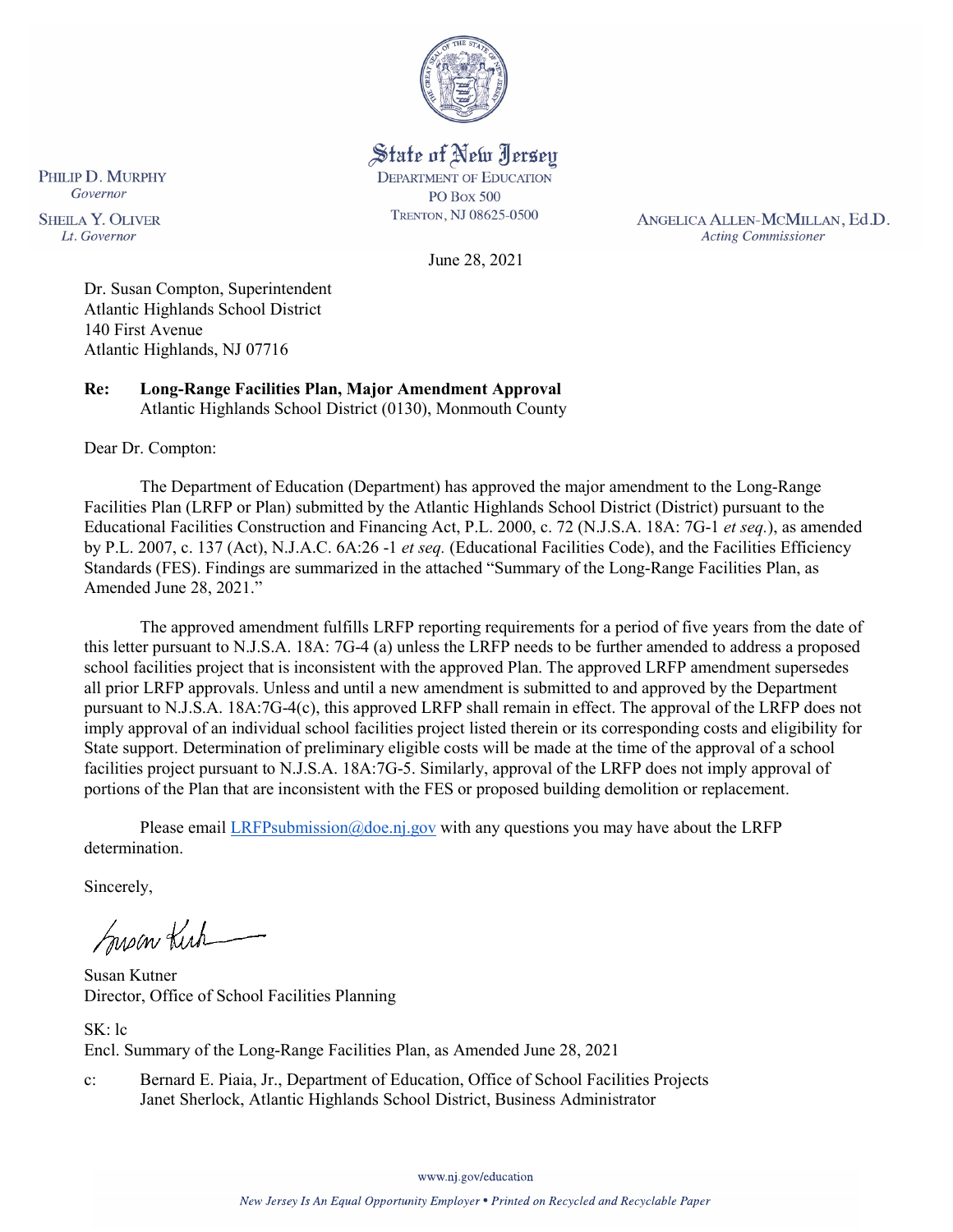# **Atlantic Highlands School District (0130) Summary of the Long-Range Facilities Plan, as Amended June 28, 2021**

The Department of Education (Department) has completed its review of the major amendment to the Long-Range Facilities Plan (LRFP or Plan) submitted by the Atlantic Highlands School District (District) pursuant to the Educational Facilities Construction and Financing Act, P.L. 2000, c. 72 (N.J.S.A. 18A: 7G-1 *et seq.*), as amended by P.L. 2007, c. 137 (Act), N.J.A.C. 6A:26-1 et seq. (Educational Facilities Code), and the Facilities Efficiency Standards (FES).

The following provides a summary of the District's approved amended LRFP. The summary is based on the standards set forth in the Act, the Educational Facilities Code, the FES, District-reported information in the Department's LRFP reporting system, and supporting documentation. The referenced reports in *italic* text are standard reports available on the Department's LRFP website.

#### **1. Inventory Overview**

The District is classified as a Regular Operating District (ROD) for funding purposes. It provides services for students in grades PRK-6.

The District identified existing and proposed schools, sites, buildings, rooms, and site amenities in its LRFP. Table 1 lists the number of existing and proposed district schools, sites, and buildings. Detailed information can be found in the *School Asset Inventory Report* and the *Site Asset Inventory Report.*

**As directed by the Department, school facilities projects that have received initial approval by the Department and have been approved by the voters, if applicable, are represented as "existing" in the LRFP.** Approved projects that include new construction and/or the reconfiguration/reassignment of existing program space are as follows: n/a.

| Category                                     | <b>Existing</b> | <b>Proposed</b> |
|----------------------------------------------|-----------------|-----------------|
| Number of Schools (assigned DOE school code) |                 |                 |
| Number of School Buildings <sup>1</sup>      |                 |                 |
| Number of Non-School Buildings <sup>2</sup>  |                 |                 |
| Number of Vacant Buildings                   |                 |                 |
| Number of Sites                              |                 |                 |

#### **Table 1: Number of Schools, School Buildings, and Sites**

Based on the existing facilities inventory submitted by the District:

- Schools using leased buildings (short or long-term):  $n/a$
- Schools using temporary classroom units (TCUs), excluding TCUs supporting construction: n/a
- Vacant/unassigned school buildings:  $n/a$

 $\overline{a}$ 

<span id="page-1-1"></span><span id="page-1-0"></span>*<sup>1</sup>* Includes district-owned buildings and long-term leases serving students in district-operated programs

<sup>&</sup>lt;sup>2</sup> Includes occupied district-owned buildings not associated with a school, such as administrative buildings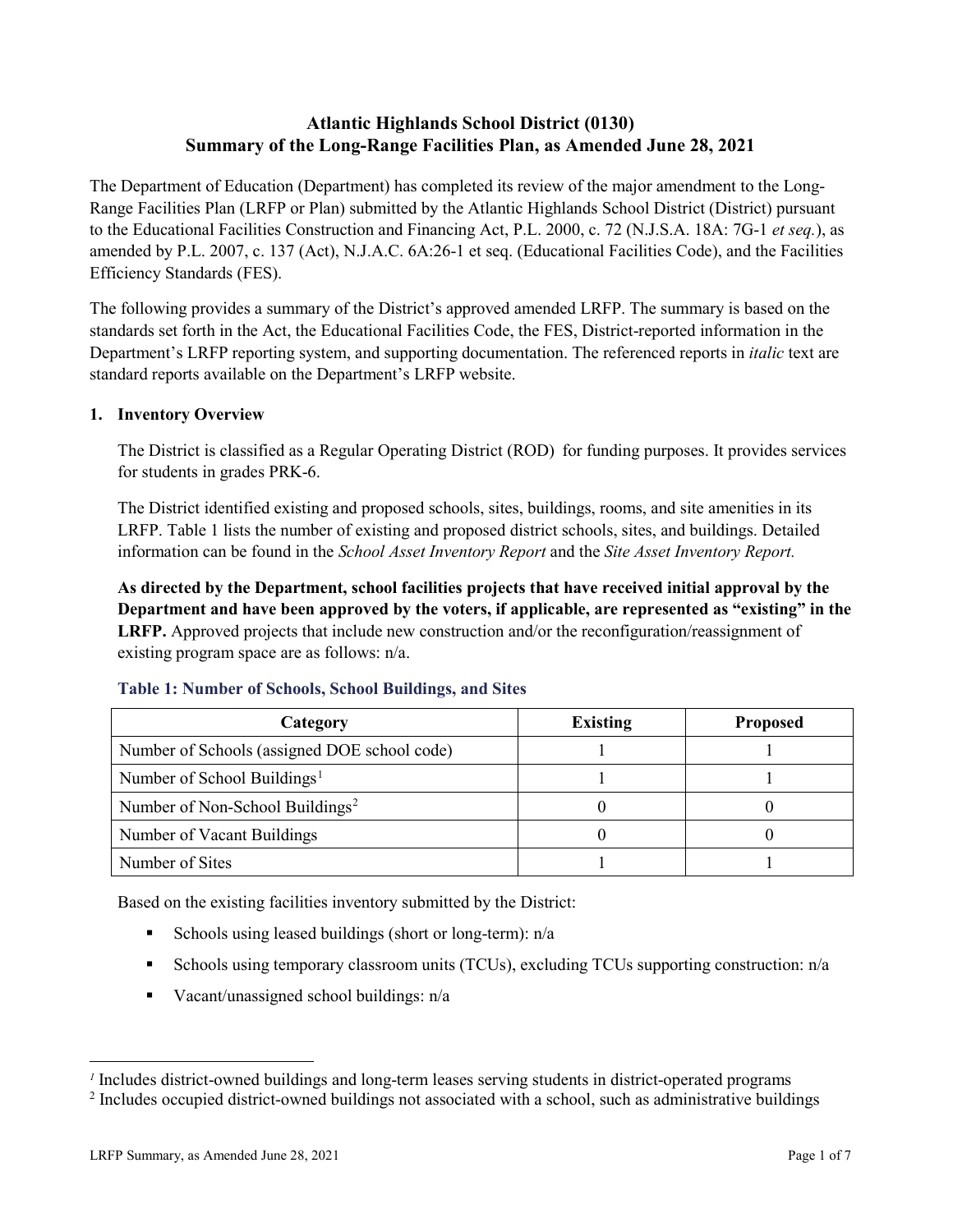Findings:

The Department has determined that the proposed inventory is adequate for approval of the District's LRFP amendment. However, the LRFP determination does not imply approval of an individual school facilities project listed within the LRFP; the District must submit individual project applications for project approval.

# **2. District Enrollments**

The District determined the number of students, or "proposed enrollments," to be accommodated for LRFP planning purposes on a district-wide basis and in each school.

The Department minimally requires the submission of a standard cohort-survival projection using historic enrollment data from the Application for School State Aid (ASSA) or NJ Smart. The cohort-survival method projection method forecasts future students based upon the survival of the existing student population as it moves from grade to grade. A survival ratio of less than 1.00 indicates a loss of students, while a survival ratio of more than 1.00 indicates the class size is increasing. For example, if a survival ratio tracking first to second grade is computed to be 1.05, the grade size is increasing by 5% from one year to the next. The cohort-survival projection methodology works well for communities with stable demographic conditions. Atypical events impacting housing or enrollments, such as an economic downturn that halts new housing construction or the opening of a charter or private school, typically makes a cohort-survival projection less reliable.

#### **Proposed enrollments are based on a standard cohort-survival enrollment projection.**

Adequate supporting documentation was submitted to the Department to justify the proposed enrollments. Table 2 provides a comparison of existing and projected enrollments. All totals include special education students.

|                              | <b>Existing Enrollments</b> | <b>District Proposed Enrollments</b> |
|------------------------------|-----------------------------|--------------------------------------|
| <b>Grades</b>                | 2020-2021                   | 2025-2026                            |
| PK (excl. private providers) |                             | 51                                   |
| Grades K to 5                | 220                         | 178                                  |
| Grades 6 to 8                | 31                          | 26                                   |
| Grades 9 to 12               |                             |                                      |
| <b>Totals PK to 12</b>       | 255                         | 255                                  |

# **Table 2: Enrollments**

Findings:

The Department has determined the District's proposed enrollments to be acceptable for approval of the District's LRFP amendment. The Department will require a current enrollment projection at the time an application for a school facilities project is submitted incorporating the District's most recent enrollments in order to verify that the LRFP's planned capacity is appropriate for the updated enrollments.

# **3. District Practices Capacity**

Based on information provided in the room inventories, District Practices Capacity was calculated for each school building to determine whether adequate capacity is proposed for the projected enrollments based on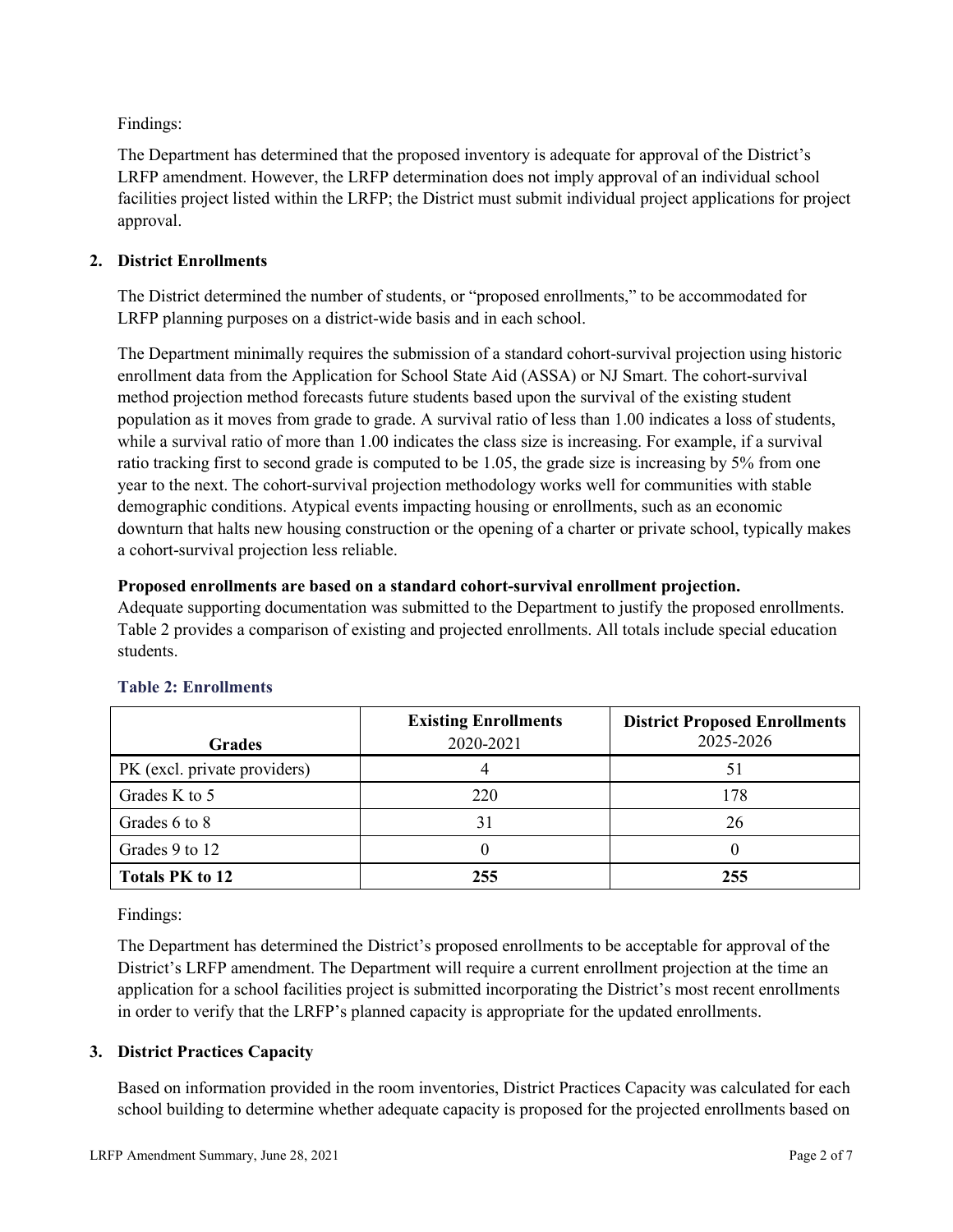district scheduling and class size practices. The capacity totals assume instructional buildings can be fully utilized regardless of school sending areas, transportation, and other operational issues. The calculations only consider district-owned buildings and long-term leases; short term leases and temporary buildings are excluded. **A capacity utilization factor of 90% for classrooms serving grades K-8 and 85% for classrooms serving grades 9-12 is applied in accordance with the FES.** No capacity utilization factor is applied to preschool classrooms.

In certain cases, districts may achieve adequate District Practices Capacity to accommodate enrollments but provide inadequate square feet per student in accordance with the FES, resulting in educational adequacy issues and "Unhoused Students." Unhoused students are considered in the "Functional Capacity" calculations used to determine potential State support for school facilities projects and are analyzed in Section 4.

Table 3 provides a summary of proposed enrollments and existing and proposed District-wide capacities. Detailed information can be found in the LRFP website reports titled *FES and District Practices Capacity Report, Existing Rooms Inventory Report, and Proposed Rooms Inventory Report.*

| <b>Grades</b>              | <b>Proposed</b><br><b>Enrollments</b> | <b>Existing</b><br><b>District</b><br><b>Practices</b><br>Capacity | <b>Existing</b><br>Deviation* | <b>Proposed</b><br><b>District</b><br><b>Practices</b><br>Capacity | <b>Proposed</b><br>Deviation* |
|----------------------------|---------------------------------------|--------------------------------------------------------------------|-------------------------------|--------------------------------------------------------------------|-------------------------------|
| Elementary ( $PK$ to 5)    | 229                                   | 280.64                                                             | 51.64                         | 284.28                                                             | 55.28                         |
| Middle $(6 \text{ to } 8)$ | 26                                    | 37.96                                                              | 11.96                         | 41.52                                                              | 15.52                         |
| High $(9 \text{ to } 12)$  | 0                                     | 0.00                                                               | 0.00                          | 0.00                                                               | 0.00                          |
| <b>District Totals</b>     | 255                                   | 318.60                                                             | 63.60                         | 325.80                                                             | 70.80                         |

# **Table 3: District Practices Capacity Analysis**

*\* Positive numbers signify surplus capacity; negative numbers signify inadequate capacity. Negative values for District Practices capacity are acceptable for approval if proposed enrollments do not exceed 100% capacity utilization.*

Considerations:

- Based on the proposed enrollments and existing room inventories, the District is projected to have inadequate capacity for the following grade groups, assuming all school buildings can be fully utilized: n/a
- Adequate justification has been provided by the District if the proposed capacity for a school significantly deviates from the proposed enrollments. Generally, surplus capacity is acceptable for LRFP approval if additional capacity is not proposed through new construction.

# Findings:

The Department has determined that proposed District capacity, in accordance with the proposed enrollments, is adequate for approval of the District's LRFP amendment. The Department will require a current enrollment projection at the time an application for a school facilities project is submitted, incorporating the District's most recent Fall Enrollment Report, in order to verify that the LRFP's planned capacity meets the District's updated enrollments.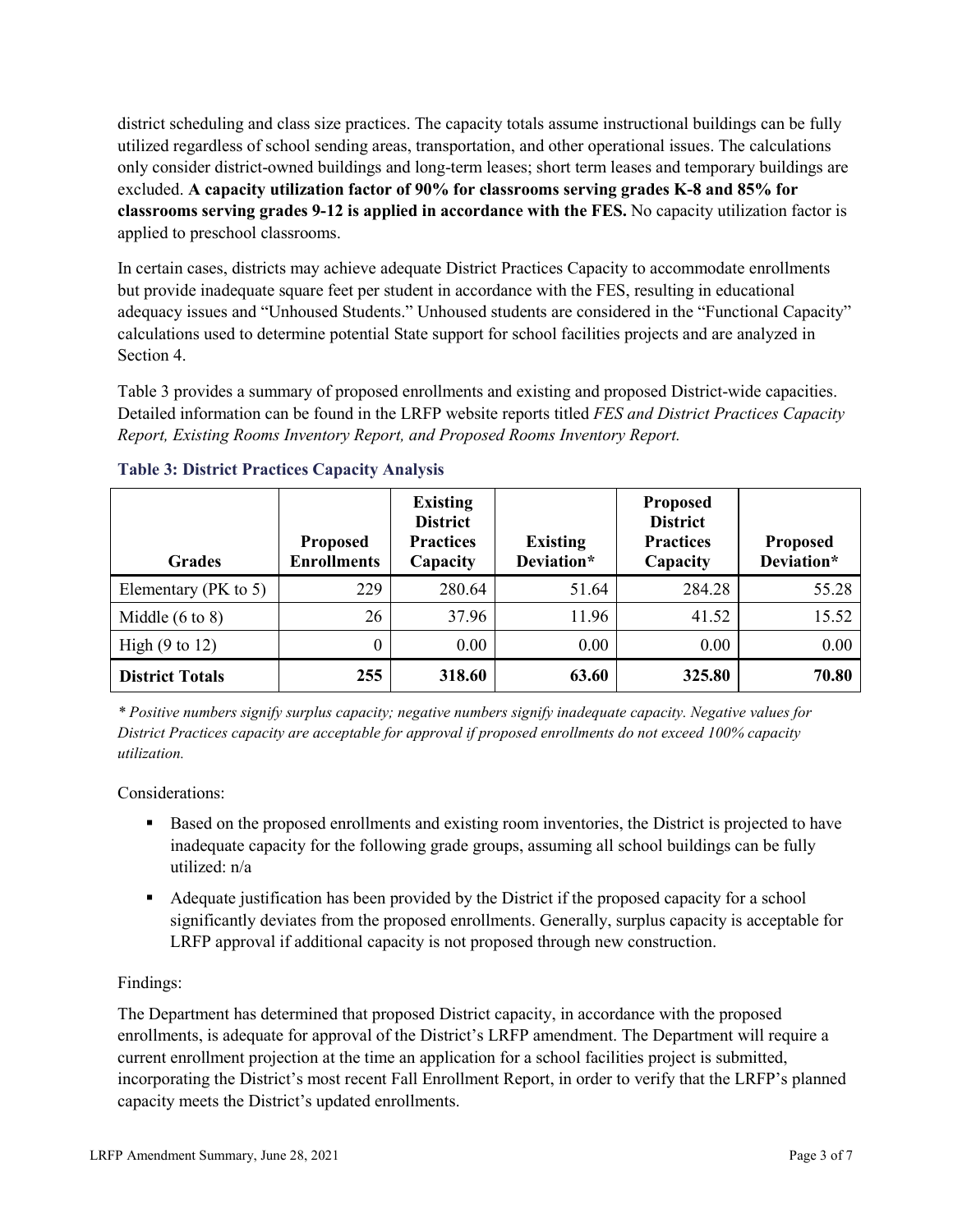# **4. New Construction Funding Eligibility**

*Functional Capacity* was calculated and compared to the proposed enrollments to provide a **preliminary estimate** of Unhoused Students and new construction funding eligibility. **A final determination will be made at the time of project application approval.**

*Functional Capacity* is the adjusted gross square footage of a school building *(total gross square feet minus excluded space)* divided by the minimum area allowance per full-time equivalent student for the grade level contained therein. *Unhoused Students* is the number of students projected to be enrolled in the District that exceeds the Functional Capacity of the District's schools pursuant to N.J.A.C. 6A:26-2.2(c). *Excluded Square Feet* includes (1) square footage exceeding the FES for any pre-kindergarten, kindergarten, general education, or self-contained special education classroom; (2) grossing factor square footage *(corridors, stairs, mechanical rooms, etc.)* that exceeds the FES allowance, and (3) square feet proposed to be demolished or discontinued from use. Excluded square feet may be revised during the review process for individual school facilities projects.

Table 4 provides a preliminary assessment of the Functional Capacity, Unhoused Students, and Estimated Maximum Approved Area for Unhoused Students for each FES grade group. The calculations exclude temporary facilities and short-term leased buildings. School buildings proposed for whole or partial demolition or reassignment to a non-school use are excluded from the calculations pending project application review. If a building is proposed to be reassigned to a different school, the square footage is applied to the proposed grades after reassignment. Buildings that are not assigned to a school are excluded from the calculations. In addition, only preschool students eligible for state funding (former ECPA students) are included. Detailed information concerning the calculations can be found in the *Functional Capacity and Unhoused Students Report* and the *Excluded Square Footage Report.*

| Category                                     | $PK/K$ to 5 | 6 to 8   | 9 to 12  | <b>Total</b> |
|----------------------------------------------|-------------|----------|----------|--------------|
| Eligible PK /K-12 Proposed Enrollments       | 229         | 26       | 0        |              |
| FES Area Allowance (SF/student)              | 125.00      | 134.00   | 151.00   |              |
| <b>Prior to Completion of Proposed Work:</b> |             |          |          |              |
| <b>Existing Gross Square Feet</b>            | 46,321      | 6,766    | $\theta$ | 53,087       |
| <b>Adjusted Gross Square Feet</b>            | 44,022      | 6,430    | $\theta$ | 50,452       |
| <b>Adjusted Functional Capacity</b>          | 348.97      | 50.97    | 0.00     |              |
| <b>Unhoused Students</b>                     | 0.00        | 0.00     | 0.00     |              |
| Est. Max. Area for Unhoused Students         | 0.00        | 0.00     | 0.00     |              |
| <b>After Completion of Proposed Work:</b>    |             |          |          |              |
| Gross Square Feet                            | 46,321      | 6,766    | $\theta$ | 53,087       |
| New Gross Square Feet                        | $\theta$    | $\theta$ | $\theta$ | $\theta$     |
| <b>Adjusted Gross Square Feet</b>            | 44,022      | 6,430    | $\Omega$ | 50,452       |
| <b>Functional Capacity</b>                   | 348.97      | 50.97    | 0.00     |              |
| <b>Unhoused Students after Construction</b>  | 0.00        | 0.00     | 0.00     |              |
| Est. Max. Area Remaining                     | 0.00        | 0.00     | 0.00     |              |

#### **Table 4: Estimated Maximum Approved Area for Unhoused Students**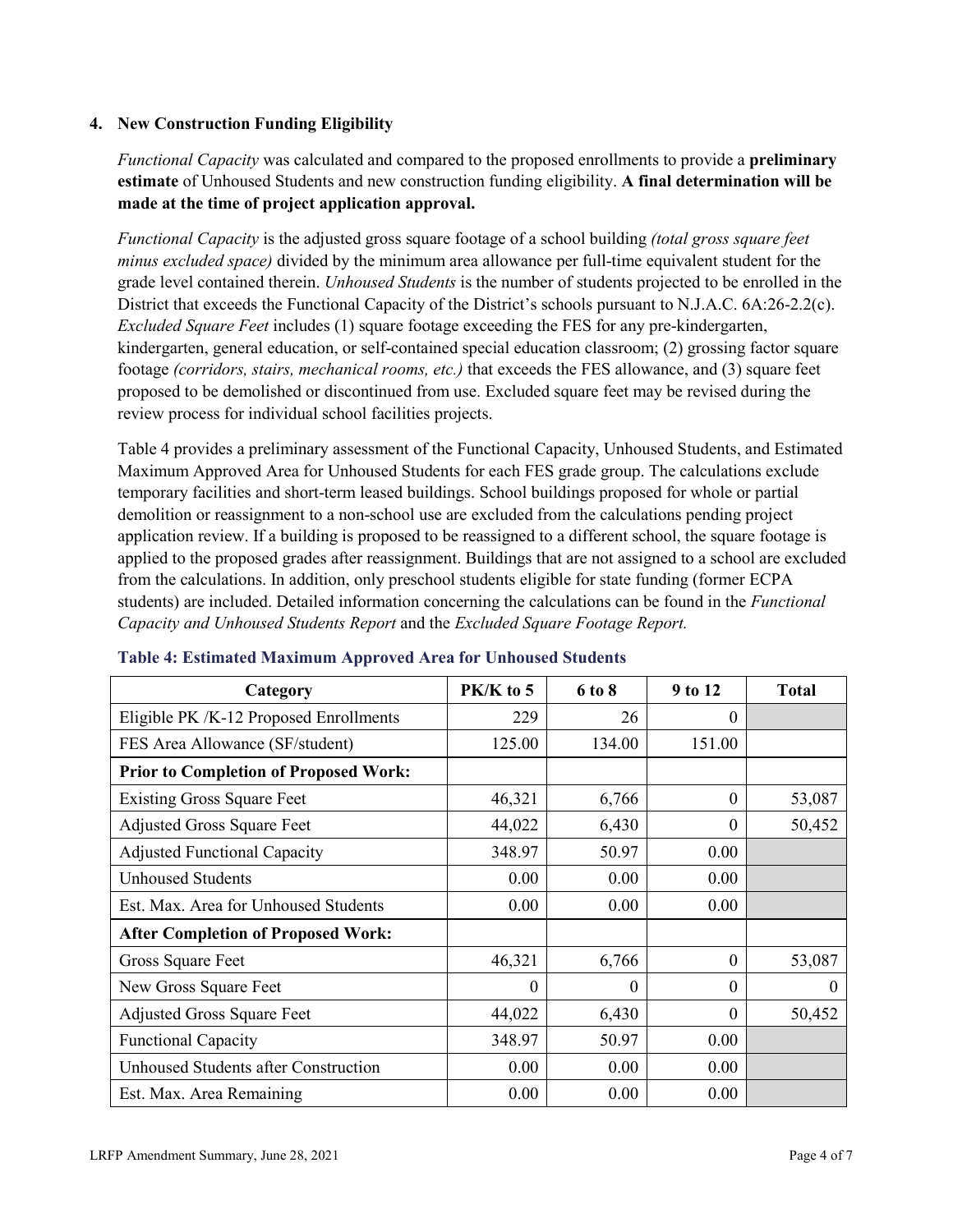Facilities used for non-instructional or non-educational purposes are ineligible for State support under the Act. However, projects for such facilities shall be reviewed by the Department to determine whether they are consistent with the District's LRFP and whether the facility, if it is to house students (full or part time) conforms to educational adequacy requirements. These projects shall conform to all applicable statutes and regulations.

Estimated costs represented in the LRFP by the District are for capital planning purposes only. The estimates are not intended to represent preliminary eligible costs or final eligible costs of approved school facilities projects.

Considerations:

- The District does not have approved projects pending completion, as noted in Section 1, that impact the Functional Capacity calculations.
- **The Functional Capacity calculations** *exclude* square feet proposed for demolition or discontinuation for the following FES grade groups and school buildings pending a feasibility study and project review: n/a.
- Based on the preliminary assessment, the District has Unhoused Students prior to the completion of proposed work for the following FES grade groups: n/a.
- New construction is proposed for the following FES grade groups: n/a.
- Proposed new construction exceeds the estimated maximum area allowance for Unhoused Students prior to the completion of the proposed work for the following grade groups: n/a.
- The District, based on the preliminary LRFP assessment, will have Unhoused Students after completion of the proposed LRFP work. If the District is projected to have Unhoused Students, adequate justification has been provided to confirm educational adequacy in accordance with Section 6 of this determination.

# Findings:

Functional Capacity and Unhoused Students calculated in the LRFP are preliminary estimates. Preliminary Eligible Costs (PEC) and Final Eligible Costs (FEC) will be included in the review process for specific school facilities projects. A feasibility study undertaken by the District is required if building demolition or replacement is proposed per N.J.A.C. 6A:26-2.3(b)(10).

# **5. Proposed Work**

The District assessed program space, capacity, and physical plant deficiencies to determine corrective actions. Capital maintenance, or *"system actions,"* address physical plant deficiencies due to operational, building code, and /or life cycle issues. Inventory changes, or *"inventory actions,*" add, alter, or eliminate sites, site amenities, buildings, and/or rooms.

The Act (N.J.S.A. 18A:7G-7b) provides that all school facilities shall be deemed suitable for rehabilitation unless a pre-construction evaluation undertaken by the District demonstrates to the satisfaction of the Commissioner that the structure might pose a risk to the safety of the occupants even after rehabilitation or that rehabilitation is not cost-effective. Pursuant to N.J.A.C. 6A:26-2.3(b)(10), the Commissioner may identify school facilities for which new construction is proposed in lieu of rehabilitation for which it appears from the information presented that new construction is justified, provided, however, that for such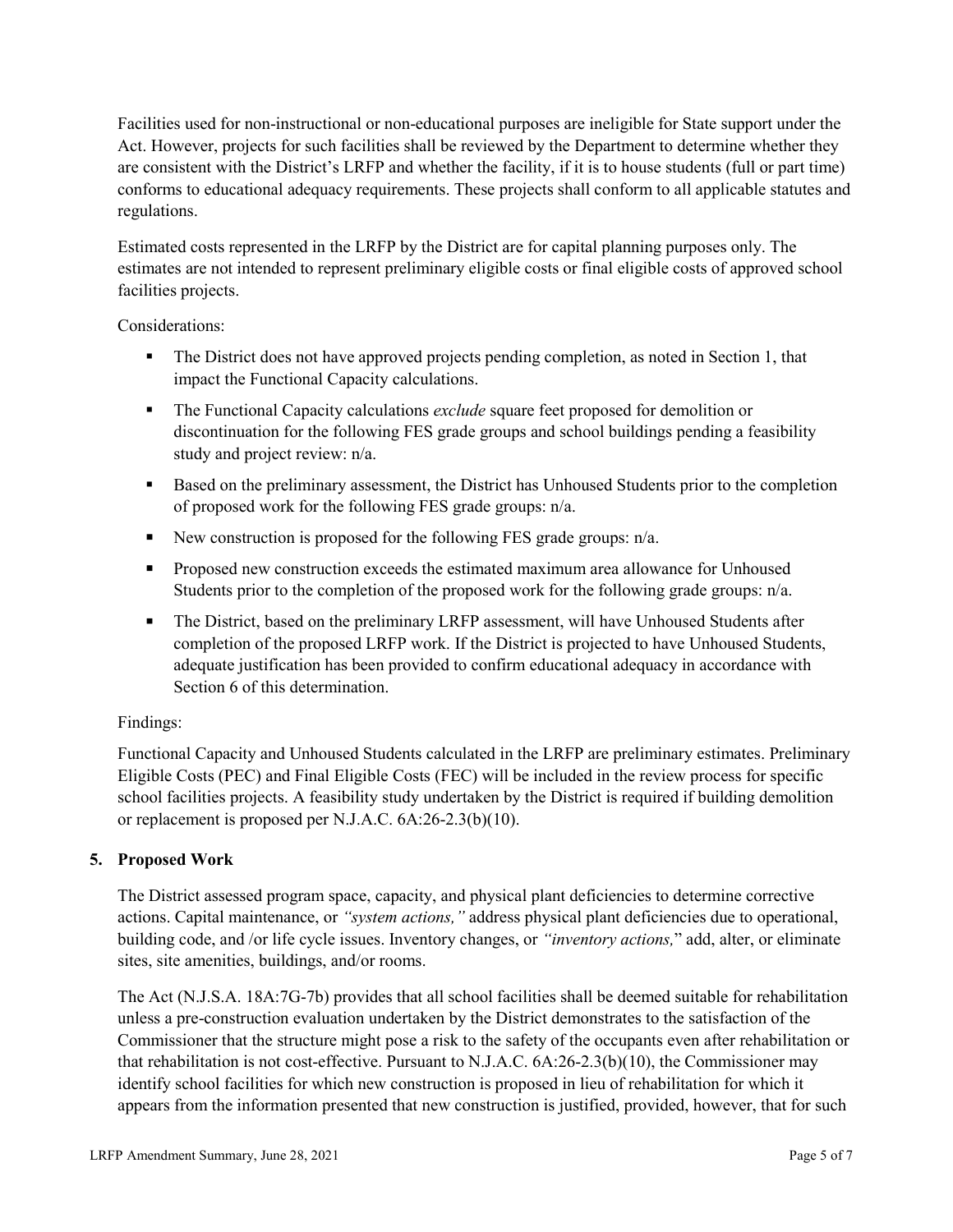school facilities so identified, the District must submit a feasibility study as part of the application for the specific school facilities project. The cost of each proposed building replacement is compared to the cost of additions or rehabilitation required to eliminate health and safety deficiencies and to achieve the District's programmatic model.

Table 5 lists the scope of work proposed for each school based on the building(s) serving their student population. Proposed inventory changes are described in the LRFP website reports titled *"School Asset Inventory Report and "Proposed Room Inventory Report."* Information concerning proposed systems work, or capital maintenance can be found in a supporting document submitted by the District.

With the completion of the proposed work, the following schools are proposed to be eliminated:  $n/a$ ; the following schools are proposed to be added: n/a.

| <b>Proposed Scope of Work</b>                                                                  | <b>Applicable Schools</b>           |
|------------------------------------------------------------------------------------------------|-------------------------------------|
| <b>Renovation only</b> (no new construction)                                                   |                                     |
| System actions only (no inventory actions)                                                     | n/a                                 |
| Existing inventory actions only (no systems actions)                                           | n/a                                 |
| Systems and inventory changes                                                                  | Atlantic Highlands Elementary (020) |
| New construction                                                                               |                                     |
| Building addition only (no systems actions)                                                    | n/a                                 |
| Renovation and building addition (system, existing<br>inventory, and new construction actions) | n/a                                 |
| New building on existing site                                                                  | n/a                                 |
| New building on new or expanded site                                                           | n/a                                 |
| Site and building disposal (in addition to above scopes)                                       |                                     |
| Partial building demolition                                                                    | n/a                                 |
| Whole building demolition                                                                      | n/a                                 |
| Site and building disposal or discontinuation of use                                           | n/a                                 |

#### **Table 5: School Building Scope of Work**

Findings:

The Department has determined that the proposed work is adequate for approval of the District's LRFP amendment. However, Department approval of proposed work in the LRFP does not imply the District may proceed with a school facilities project. The District must submit individual project applications with cost estimates for Department project approval. Both school facilities project approval and other capital project review require consistency with the District's approved LRFP.

# **6. Proposed Room Inventories and the Facilities Efficiency Standards**

The District's proposed school buildings were evaluated to assess general educational adequacy in terms of compliance with the FES area allowance pursuant to N.J.A.C. 6A:26-2.2 and 2.3.

District schools proposed to provide less square feet per student than the FES after the completion of proposed work as indicated in Table 5 are as follows: n/a.